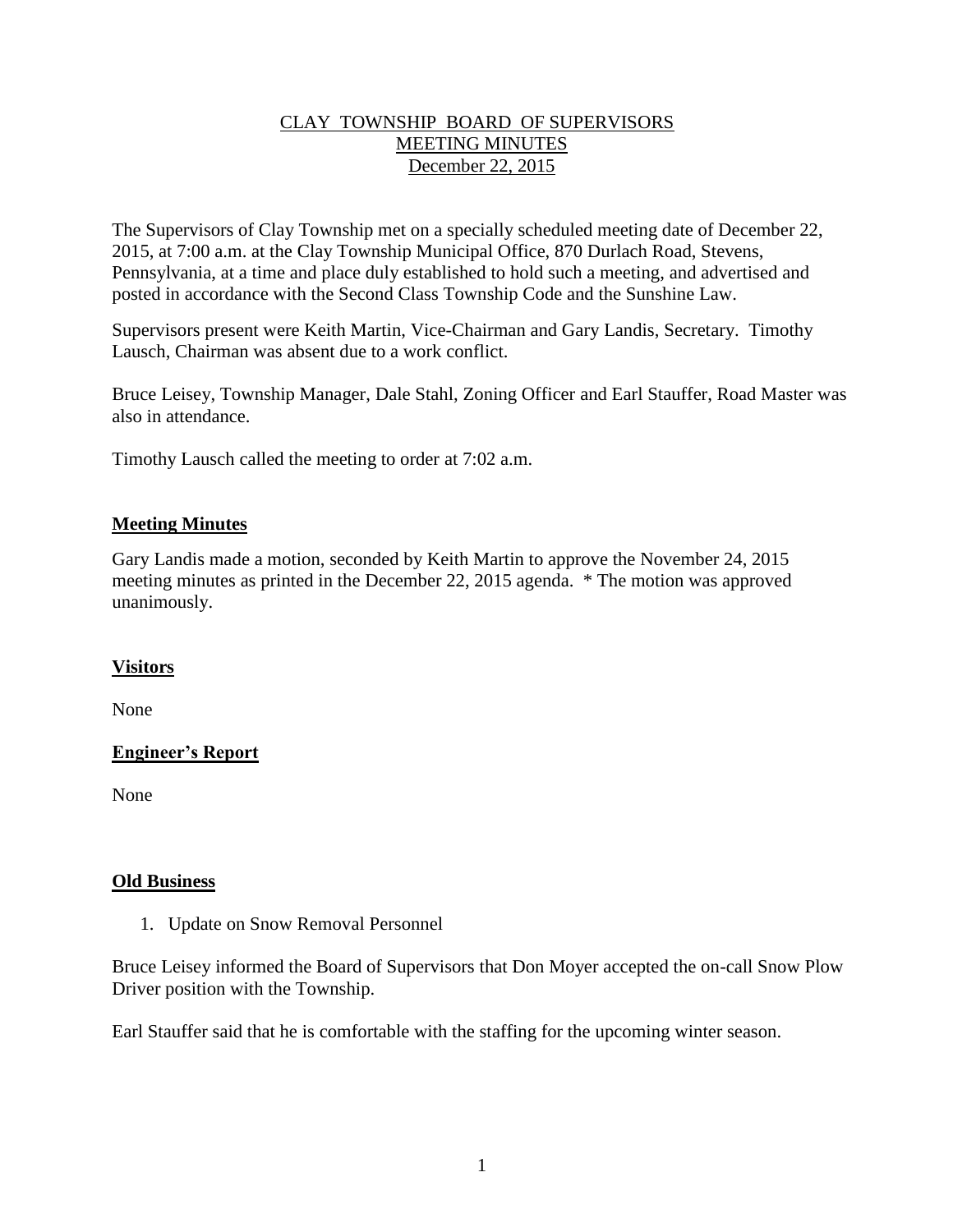## **New Business**

1. Approve 2016 Budget

After review, Gary Landis made a motion, seconded by Keith Martin to approve the 2016 General, Rec, Sewer and Liquid Fuel Budgets as printed in the December 22, 2015 agenda. \* The motion was approved unanimously.

2. Update on Zoning Office Position

There was discussion on the position, Gary Landis made a motion, seconded by Keith Martin to approve placing a Help Wanted ad in the Lancaster Sunday News and Ephrata Review. \* The motion was approved unanimously.

3. Appointment of Planning Commission and Zoning Hearing Members

There was discussion on possible volunteers.

No decisions were made at this time.

#### **Executive Session**

Gary Landis made a motion, seconded by Keith Martin to enter into Executive Session at 8:45 AM to discussion Personnel Issues. \* The motion was approved unanimously.

Keith Martin made a motion, seconded by Gary Landis to exit Executive at 8:55 AM.  $*$  The motion was approved unanimously.

Keith Martin made a motion, seconded by Gary Landis to adopt Resolution 122215 recognizing Dale Stahl's service to the Township. \* The motion was approved unanimously.